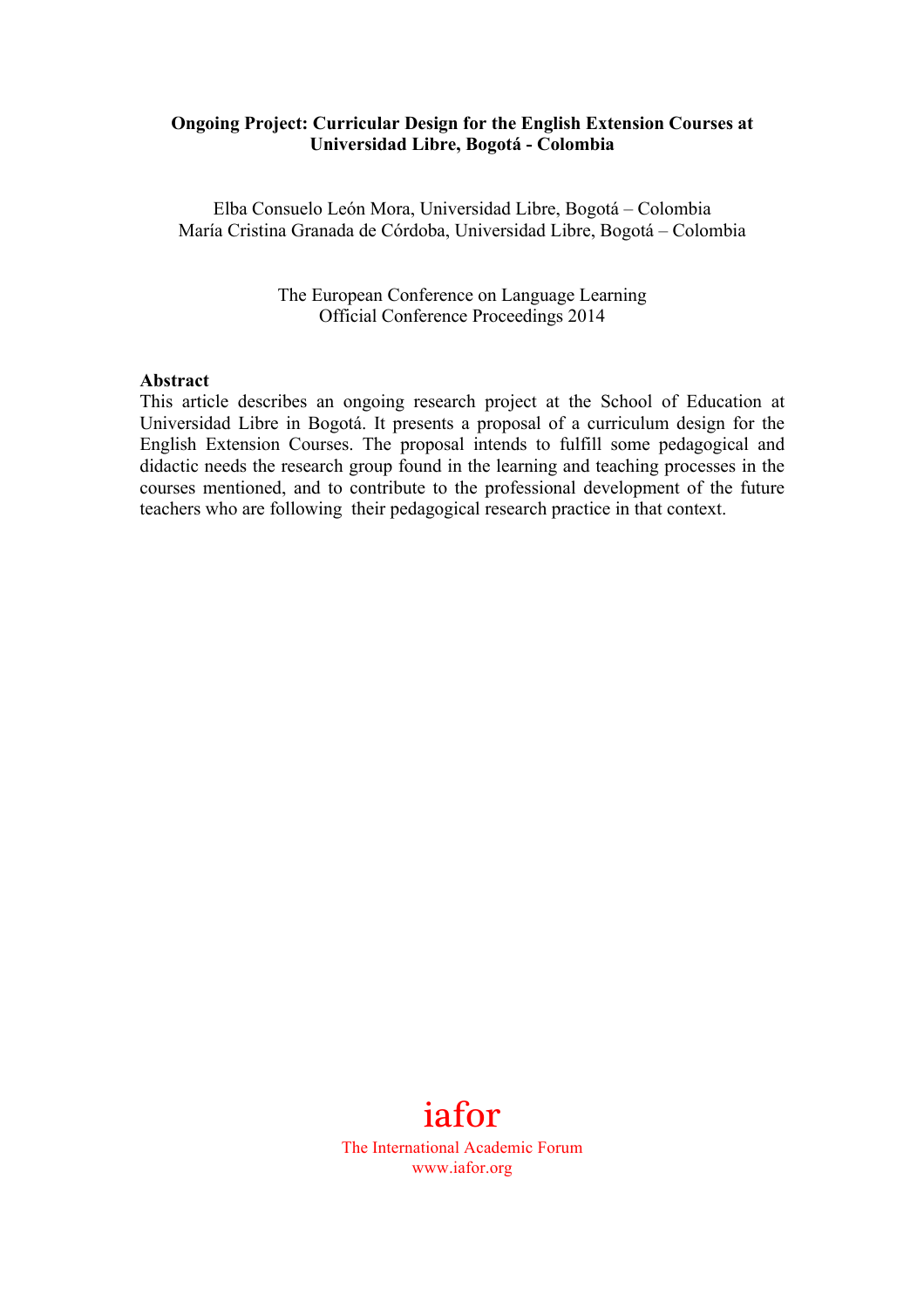## **Introduction**

This article is based on the presentation made at the European Conference on Language Learning that took place in Brighton on July 2014.

The research works on the three main functions of a university: teaching, research and extension to the community. The project is developed by the research group "Investigación, Aprendizaje y Comunicación **IAC**", from the Languages Department at the School of Education - Universidad Libre.

The Pedagogical Research Practicum started with the beginning of the School of Education in 1961 and it has evolved according to the needs of students, future teachers, the university and the Colombian society. Foreign Languages Extension Courses is one of the ways Universidad Libre in Bogotá offers university extension to the community. This program began in 2004 and most of its teachers are pre-service teachers going through their Pedagogical Practicum who have not acquired the necessary competences for teaching yet.

Future teachers of the Languages Department develop their teaching practice in some nearby schools and also in the English Extension Courses. Students attending these courses come from different backgrounds: technicians and professionals from diverse fields, university students, high school students, stay-at-home parents, and other people belonging to the local community who do not have any academic degree and/or any occupation. There are not requirements to enter the courses.

The researchers and their research auxiliaries, who are teachers at the Extension Courses, through some instruments like direct observation, interviews, and surveys applied to students, teachers and administrators of the courses, found the following:

# *The English Program:*

- Does not take into account students's needs and interests or the context they live in.
- ! It is based only on the contents of a commercial international book. Future teachers and students said that this material is very complex and sometimes do not reflect their reality.

# *Pre-service teachers:*

- ! Are in the process of acquiring pedagogical competences and need experienced teachers's feedback. *Classes:*
- ! Diversity of ages, academic level and socio-cultural background in the same group.
- ! Classes meet only two hours weekly. An academic semester covers 14 weeks, that is 28 hours of classes during an academic term. *Administration:*
- ! Lack of meaningful communication between the directors of the Extension Courses and the Languages Department.

To sum up, the following needs were found: 1) to have a curriculum that takes into account student's characteristics, needs and wants and future teachers's pedagogical needs, 2) articulation among the research activity, teaching practice and university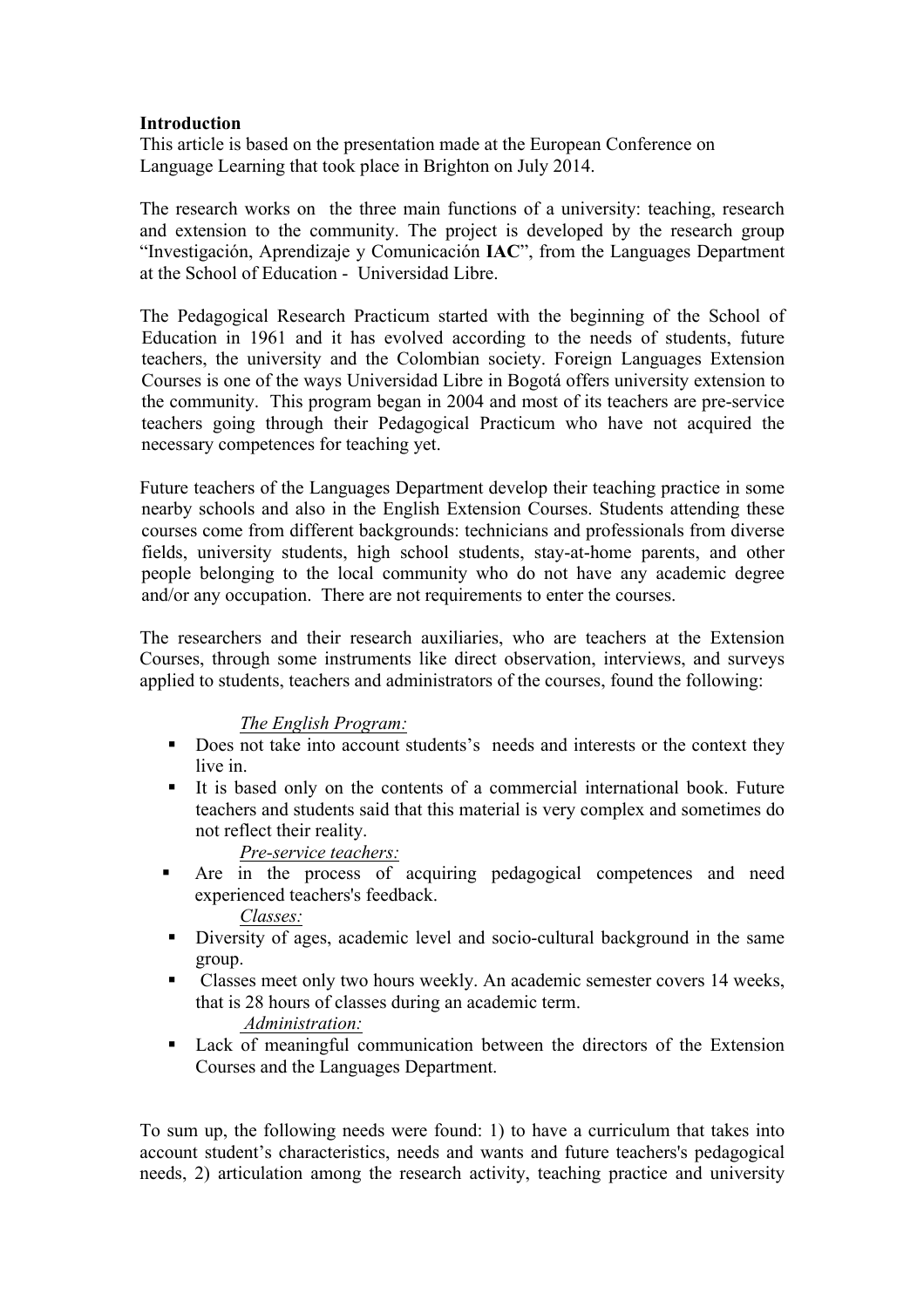extension to the community and, 3) research must be a process linked to the curriculum. Based on these findings, the research group established the following research question: **How can the design and implementation of a curricular proposal guide the learning and teaching processes at the English Extension Courses and enrich their quality?**

To answer the research question, the following objectives were pointed out.

**General:** Contributing to the betterment of the teaching and learning processes at the English Extension Courses at the School of Education of Universidad Libre, through a curricular design proposal.

### **Specific:**

- Designing, applying, systematizing and analyzing the data that support the research project.
- Inquiring about theoretical foundations for the project.
- Designing a curriculum proposal and didactic materials for the English learning and teaching processes to address some of the needs of the Extension Courses population.
- Promoting a reflective, analytic and continuous learning attitude of future teachers that leads them to a permanent transformation of their teaching practice.
- Contributing to the consolidation of the materials design research field.

The **Object of study** is the English learning and teaching processes. The **Field of study** is Curriculum Design.

This is an **Action Research** that intents to address the three functions University Education has: teaching, research and extension.

### **Theoretical Framework**

The theoretical framework deals with the following concepts: curriculum design (planning and content, methodology, evaluation), learning a foreign language, teaching languages, intercultural competence, communicative competence, material design and teachers's development.

The researchers agree with Sacristan (2011), Berstein (1998) and Tyler (1998), who state that a curriculum gives a logical order to the sequence of contents of learning and teaching, and guides those processes. They also coincide in seeing education as the best way to develop the person as a human being: his mind, body and sensibility, and as a citizen. The Universidad Libre (2002) states that the curriculum reflects a pedagogical and didactic culture and it is integrated by classroom learning projects where characteristics, values, techniques and experiences are selected and contextualized.

In the field of teaching and learning languages, Stern (1990) remarks that the curriculum can be defined as the study programs of an institution or, in a restricted way, the syllabus of a specific subject, for example, the English curriculum. For Stern, a curriculum must consider the conceptualization of its three main components: objectives and contents, methodology and evaluation.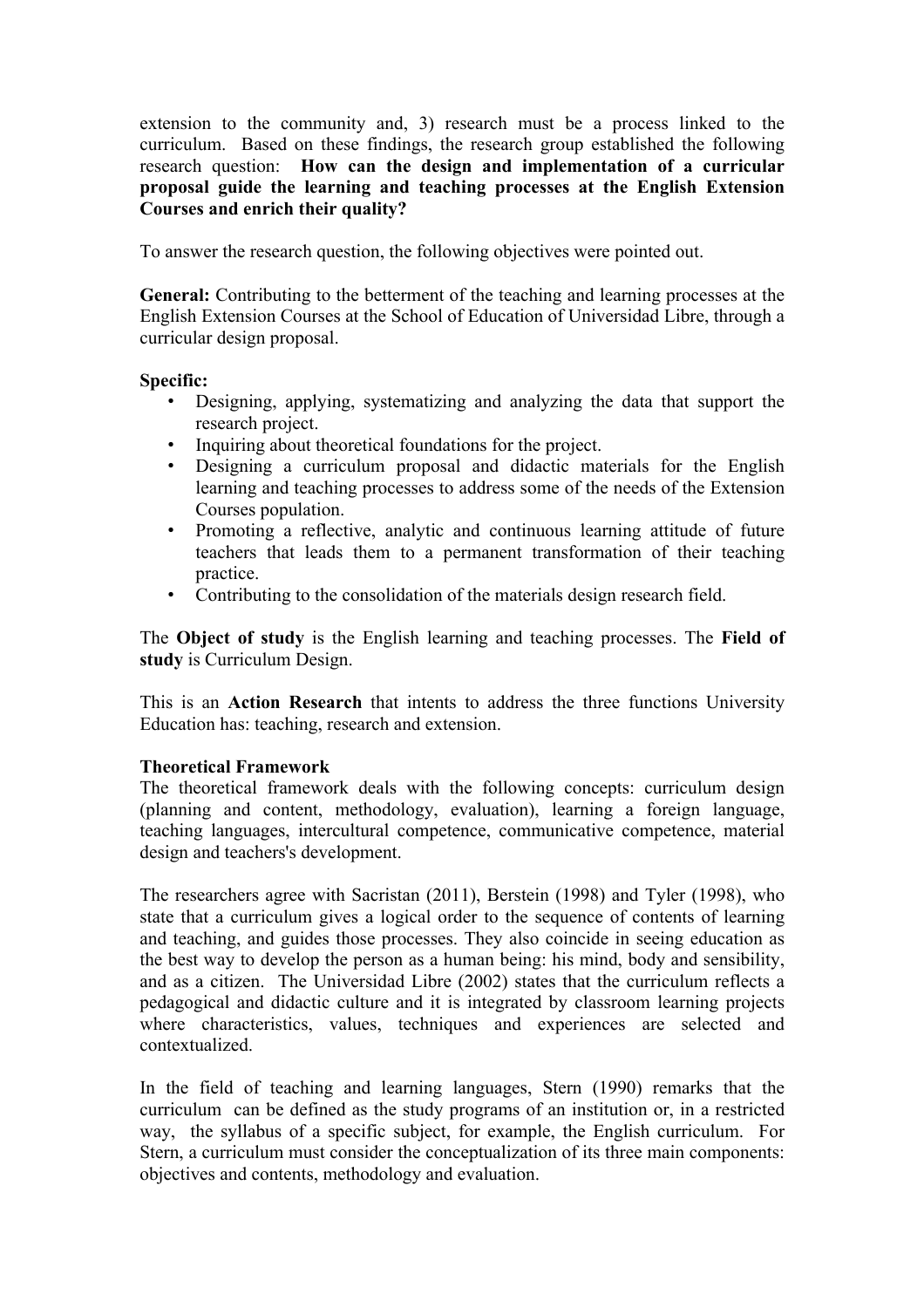For Nunan (1996) a curriculum must be learner-centered; it will need to be modified during the course of program as the learners's skills develop. This view tends to see language acquisition as a process of acquiring skills rather than a body of knowledge.

The Common European Framework of Reference for Languages (CEFR, 2001) states that the curriculum construction must be done from the perspective of the following principles: 1) the promotion of plurilingualism and linguistic diversity, 2) this diversification is only possible if the cost efficiency of the system is considered. 3) the considerations and measures relating to curricula should be approached in terms of their role in a general language education, in which linguistic knowledge and skills, along with the ability to learn, play not only a specific role in a given language but also a transversal or transferable role across languages.

Nation and Macalister (2011) point out that curriculum is largely a "how to do it" activity. They provide a curriculum design model that has three general divisions. The first two are related to principles, environment and needs and they represent the curriculum. The other one represents the syllabus; it has goals and deals with three parts: content and sequencing, format and presentation and monitoring and assessing. Evaluation is in the entire model.

For Brown (2007) a curriculum should have the following factors: 1) situation analysis (educational setting, class characteristics, school characteristics, governance of course content and assessment and evaluation requirements), 2) needs analysis, 3) problematizing, 4) specifying goals, conceptualizing a course syllabus, 5) selecting textbooks, materials, and resources, 6) assessment, and 7) program evaluation.

In Colombia, the Lineamientos Curriculares para Lenguas Extranjeras (1999) point out that most of the teaching foreign languages programs emphasize on the How (grammar) to say What (vocabulary). Nevertheless the main principle of the study of a language is communication that points out the Why, Who, and Where (sociolinguistic and cultural aspects of language). This approach makes easy a genuine interaction with others, even though they are in other continent, country or city.

To build the proposal, the research group takes into consideration the three main curriculum components: 1) planning and contents, 2) methodology and 3) evaluation. The focus of this proposal is mainly on contents and methodology.

Planning and contents*.* As Nunan points out (1996), content should be derived through a process of teachers's consultation and negotiation with the learners, the information given by experienced expert colleagues, and revision of course books for ideas on content. The starting point for the curriculum must be: 1) the learners's goals, 2) the communicative goals students need to reach, and 3) the functions, structures, lexis that have to be a result of the previous two. That is to say, curriculum designers need to focus on output, on performance, instead of input, on what the student would able to do at the end of a course.

Based on the above theories, the researchers started to specify the communicative tasks and skills the students would be able to perform in order to reach their language goals. The curriculum would be organized in a book series of four students's books,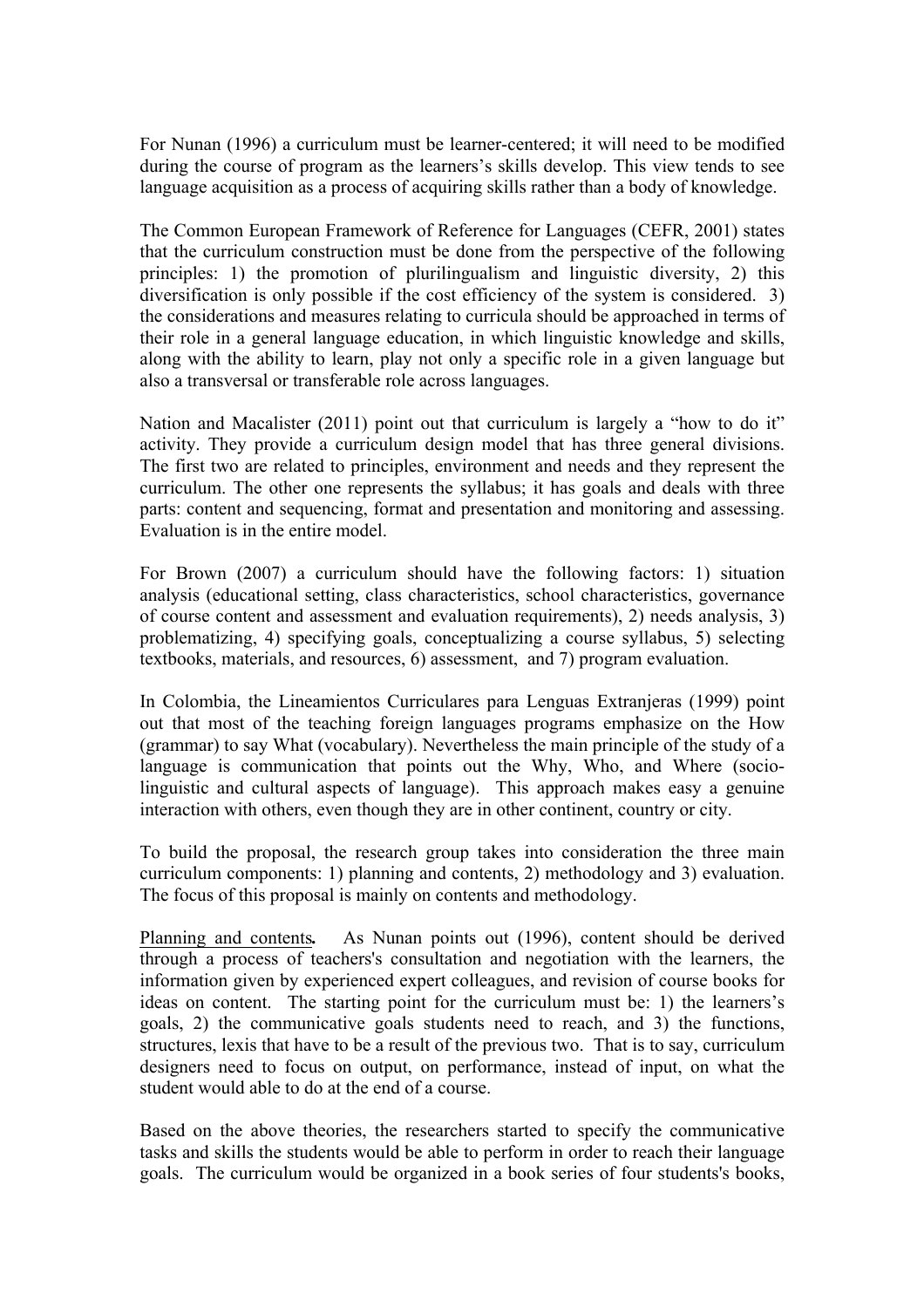audio cds and a teacher's book, having in mind that language learning is a process of learning to do things with language.

Methodology. It is considered the "how" to learn and teach. The researchers follow Gagne's ideas who says that the environment where the student lives in has a great influence in his learning process.

In relation to affective considerations, the researchers follow Spolsky (1989), Brown (2007) and Oxford (1990), who agreed on the importance of emotion when teaching and learning, and pointed out the factors of the affective domain as important elements in the learning and teaching processes.

Talking about cognitive considerations, Vigotsky (2007) and Ellis (1991) are revised when they established that learners need to be prepared for interaction in the real world. They need to be aware of the intentions as well as the meanings of the speakers and writers they interact with.

The intercultural competence underlies general competences and communicative language competences. It includes the regional and social diversity that is enriched by the knowledge of other cultures different from the own. All of these incorporate in the students new ways to see the world that lead them to be more aware of themselves and their place in the globalized world.

Referring to the Communicative competence, it is understood as a language user's grammatical knowledge of syntax, morphology, phonology, as well as social knowledge about how and when to use them appropriately.

The language learning process turns around the development of communicative skills: listening, speaking, reading and writing. Each one of them helps the others in their learning and use. However, each one is developed in different ways and they require different strategies to be learnt.

Moving to didactic material design, Tomlinson (2011) states that "...material writing is as its most effective when it is turned to the needs of a particular group of learners". Many writers agree that a home-grown textbook, if it is well written, stands a much greater chance of success, simply because the authors are more aware of the needs of the learners, and are thus able to design the materials to fit own learning and teaching styles while keeping in mind the knowledge and world-view their students bring to the classroom. Tomlinson also sees the need for teachers to write their own materials in order to reduce their dependency on publisher materials and a means of professional development.

On the other hand, Masuhara in Tomlinson (2013:236) points out that "global course books from English-speaking countries seemed impressive with more fashionable approaches promising success, but their contents are too alien to be imported directly into my classrooms". Those texts do not have into consideration students and their contexts, needs and interests.

In the same perspective, Nunan (1996) states that "materials are the tangible manifestation of the curriculum in action; they are omnipresent in the language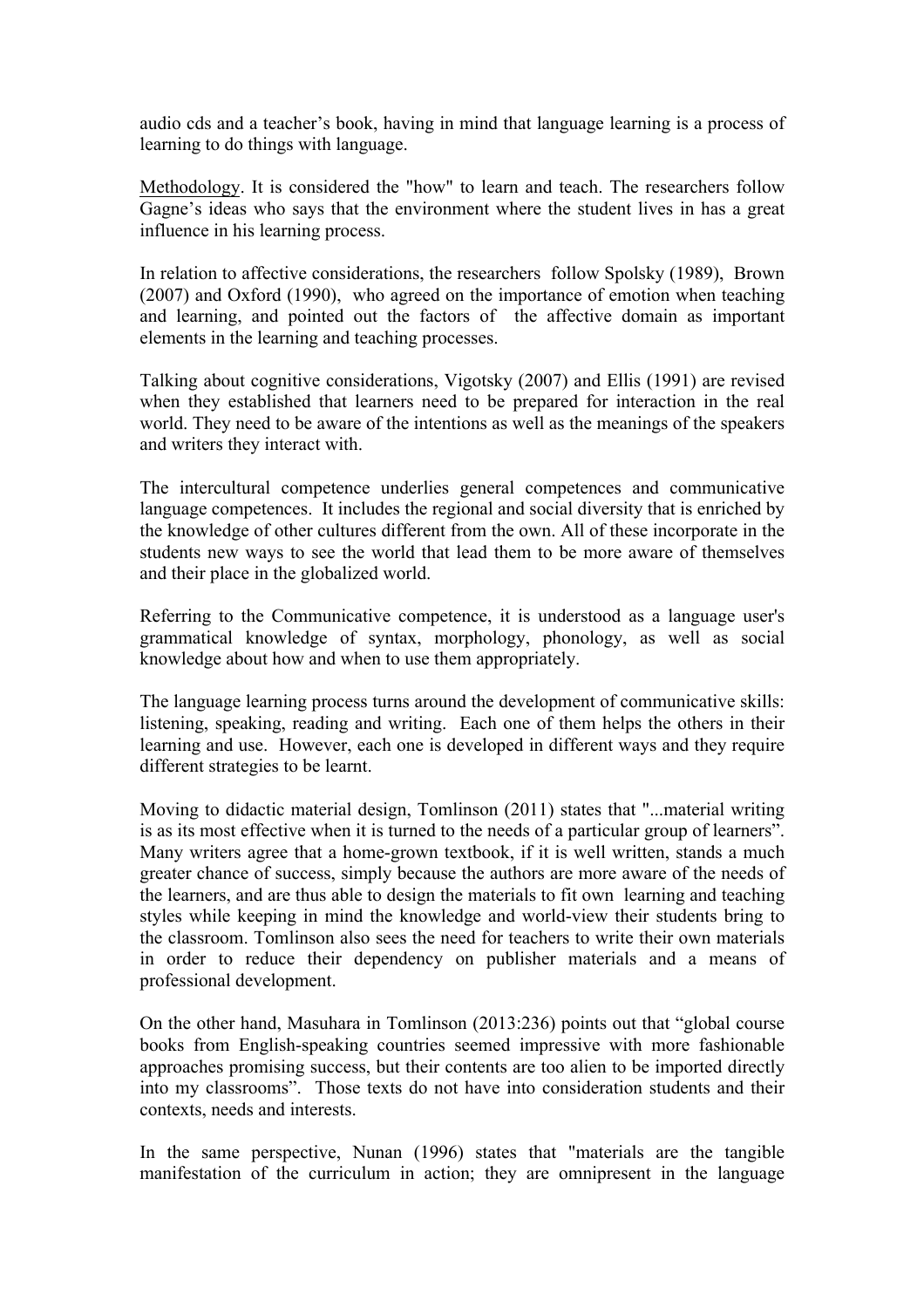classroom and it is difficult to imagine a class without books... good materials also provide models for teachers to follow in developing their own materials". This research project at Universidad Libre started because there was a lack of a curriculum that took into consideration the needs and wants of the students and their context.

In the field of teacher's development, the researchers considered Simpson and others (2005) who spread Dewey´s ideas. He believed that critical reflection is the most important quality a teacher may have and that it has big impact on the quality of schools and instruction. Reflective teaching is not simply doing what you are being told to do. The teacher should really dig and investigate the why something is wrong to make changes to teaching procedures.

Research is an important means of professional development for teachers. In his Reflective Model Wallace (1991), states that "teachers have demanding expectations for themselves and their colleagues because they regard professional development as an ongoing process". Discussion with colleagues about classroom situations is one of the most valuable experiences. The use of wide variety of formal and informal strategies like reading professional journals, attending conferences and daily reflection, are also considered to be very important.

This research follows Wallace's theories (1998) establishing that the key to effective teaching is definitely a balance between theory and practice. Theory is important not only to perform well, but also to be able to answer students's questions. Wallace says that "there is a continuous relationship between reflection and practice". Moreover, this cycle allows for reflection both before and after practice. Knowledge makes sense when it can be related to immediate and or past experience. He also points out that the teacher brings to class personal beliefs about and personal styles for teaching, personal perceptions of students's needs and even personal assumptions of what good teaching is.

Schon (1995) states that "an inexperienced teacher might need more detailed instructions and suggestions on teaching methods in the teachers's guide to supply a lot of different optional activities or interesting raw materials to be exploited". Besides, he considers that one of the crucial factors in the success of learning anything depends on what the learners themselves bring to the learning situation. Learners need to start learning what is simple; they need rules and also need to be prepared for interaction in the real world. They need materials which are designed to facilitate systematic progress but which at the same time, provide them with encounters with the reality of target language use.

About Critical Pedagogy, Wink (2005:26) and McLaren (2010) were considered in this research. Wink defines it as "a prism that reflects the complexities between teaching and learning. It is a prism which sheds light on the hidden subtleties that might have escaped our view previously. The prism has a tendency to focus on shades of social, cultural, political, and even economic conditions, and it does all of this under the broad view of history". McLaren believes that critical pedagogy is "a way of thinking about, negotiating, and transforming the relationship among classroom teaching, the production of knowledge, the institutional structures of the school, and the social and material relations of the wider community, society, and nation-state". From those authors, it is understood that critical pedagogy is a change in the way of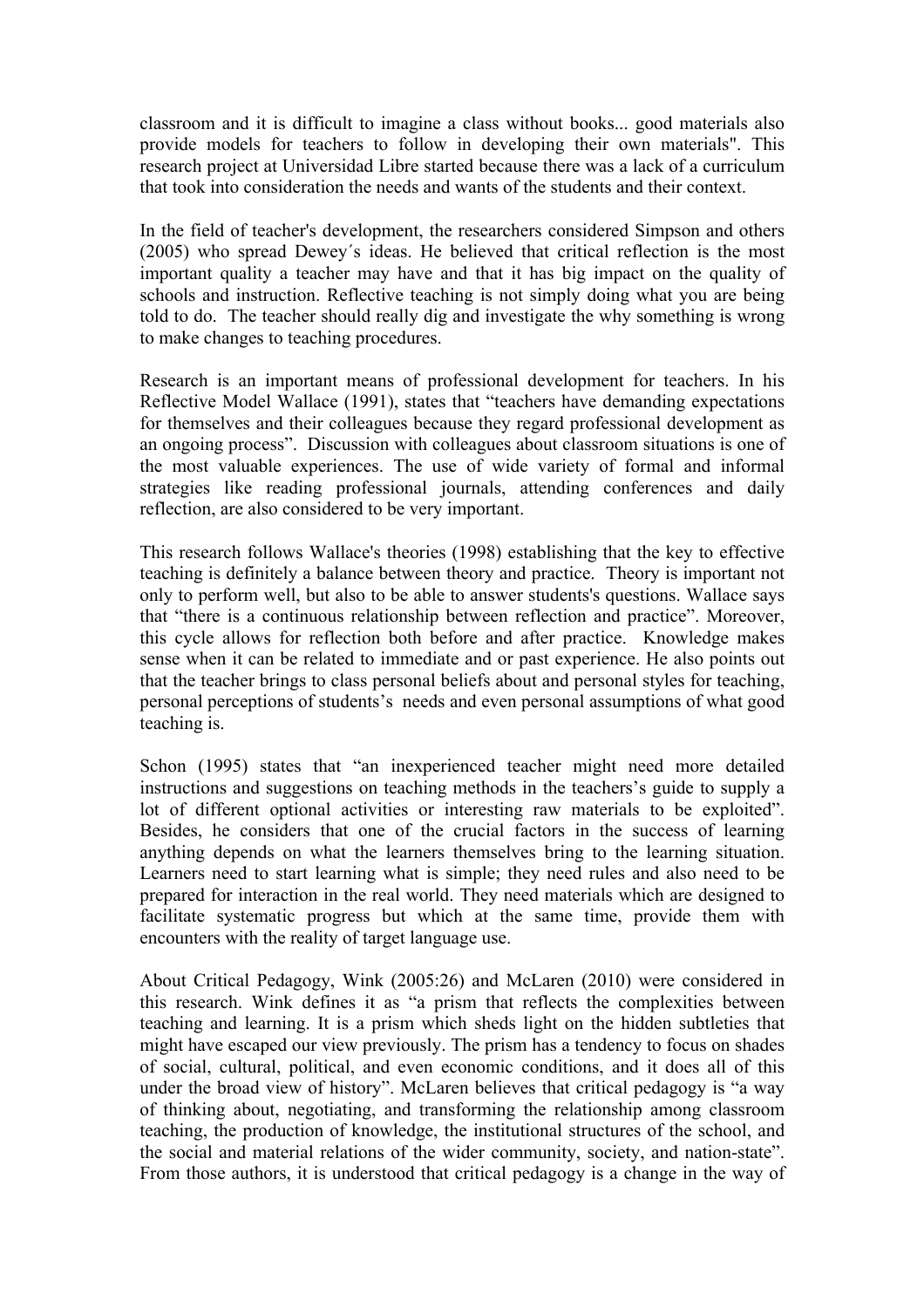thinking that leads to asking about the how and the why knowledge is built in the way it is. Critical pedagogy calls to action to the actors involved in education. It is about the real world; it is about transforming it. It gives people the courage to challenge the current ways society forces them to live.

Evaluation.As Nunan (1996) stated, "evaluation is intimately tied to the rest of the curriculum". It is a wide term that includes assessment and decision-making process. It is done during the whole learning process and the questions: Who, What, When and How, should be considered for determining the efficacy of the curriculum. In the same way, Nation and Mcalister (2010), state that evaluation looks at all aspects of curriculum design to see if the course is the best possible. It requires looking at the results of the course and the planning and running of it.

Assessment, on the other hand, deals with the processes of what a student achieves as a result of a course. It generally involves the use of tests. Self-evaluation provides a very important way of developing critical self-awareness of what to be a student means.

### **Proposal**

The findings described in the problem statement, allowed the researchers to work on a curriculum design proposal for the Extension Courses at Elementary and Pre-Intermediate levels, and design, pilot and evaluate a set of four students's books, audio materials and a teacher's book rich in explanations and information for future teachers. The series is called **Go Beyond the Limit.**

The current proposal is done from a perspective where the linguistic knowledge, the linguistic skills and the capacity to learn are incorporated and transferable among languages. The curriculum should: 1) develop cognitive skills (thinking development) and learning to learn a foreign language, 2) be oriented to students's interests and 3) take into account the social relevance of learning and individual differences.

The series shows a simple structure that helps future teachers to begin their professional practice as English teachers using a textbook to follow in the classroom, different from the commercial ones that are not design with the special characteristics of the Extension Courses.

The textbook *Go Beyond the Limit* adopts the comprehensive or "integrated" approach. It follows an informal syllabus where the focus is on language use and skill development: students work in a growing sequence from reception to production. Pronunciation, grammar, vocabulary and structures of discourse are worked upon progressively following their mastery by the learner. Thus students complete the circle: reception, production, reception, growing their language learning in a cyclical way. Content Learning Integrating Language CLIL is another approach that is used as it encompasses any activity in which a foreign language is used as a tool in the learning of a non- language subject, in which both language and subject have a joint role. (Coyle and Marsh, 2010)

Some linguistic concepts were taken into consideration on the development of the series. From the "Notional-Functional" syllabus: the cyclical nature of language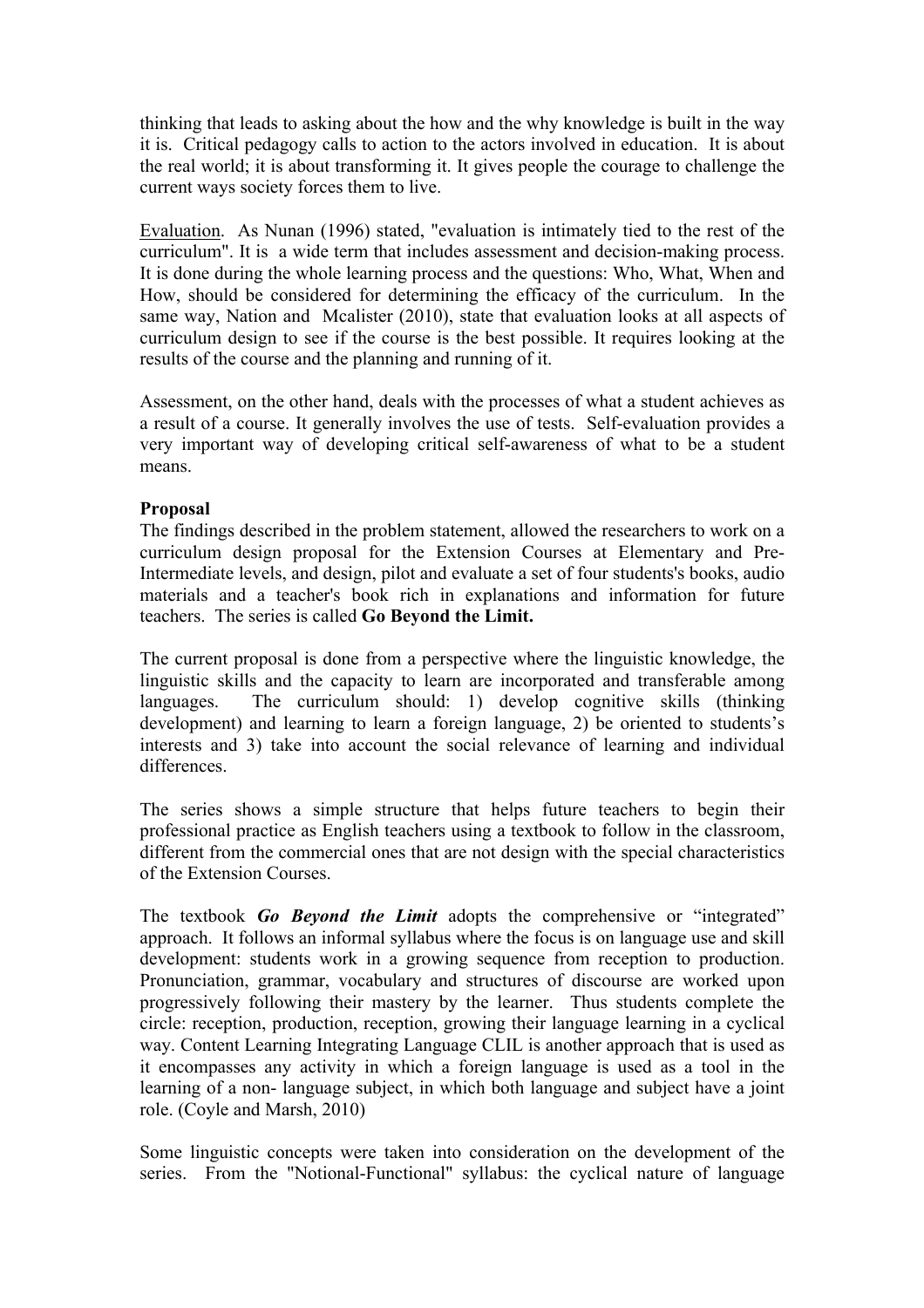acquisition as it moves from the particular to the general to the particular in a spiral of growing complexity, and its use as a means for interaction. Conveying meaning is as important as fluency and accuracy. These concepts are applied in the books as it is described: Students begin with a listening exercise where they perform very concrete activities (particular), and then they go to the speaking section where they think and analyze their personal reality (particular). The grammar section makes them reflect about general rules of language and apply them in specific circumstances (general and particular). Finally they have the writing section where they express their own ideas about a particular subject (particular).

Regarding language as interaction, the speaking section and, in some cases, the reading section, are designed for students to interact according to the collaborative approach, applying the following basic principles when fulfilling the tasks : 1) two or more people learn or attempt to learn something together, 2) people benefit from one another's resources and skills, 3) learners engage in a common task where each individual depends on and is accountable to each other, 4) groups of students work together to search for understanding, meaning, or building knowledge as a product of their learning, 5) individuals are actively immersed in a context in which learning takes place through collaborative efforts, 6) activities can include group projects, joint problem solving, debates, etc.

From the "Task-Based syllabus", *Go Beyond the Limit* selects the ability to interpret and express meaning and the need to constantly develop new language. Students are asked to work actively in individual and/or collaborative ways, developing concrete tasks which demand the acquisition of new language to express their own reality, share and interpret their ideas. Sometimes they have to interact creating new situations that spring from the proposed tasks.

Following the "Communicative Approach", this series draws on the notion that meaningful communication promotes true learning. As such, it focuses on activities in which language is used to carry out meaningful tasks. By making real sense students can communicate among themselves. The series also adheres to the belief of the "Post Communicative Approach" that the classroom is an artificial setting in which the communicative environment the teacher attempts to create is, in fact, a precommunicative one, where students rehearse in order to later apply their knowledge in a real context.

From the "Cultural Studies Approach", this series encourages students to use the cultural and linguistic knowledge they possess in their native language to add in their acquisition of a second one. The series also follows the "Intercultural Approach" that considers that intercultural communicative competence includes the ability to understand the language and behavior of native people. The cultural tips provided in the series, give students some insights of British and American cultures, according to personal experiences of natives or foreigners who have lived in these contexts for many years.

The approaches briefly described above, are clearly evident in the development of the proposed tasks in each unit. The series *Go Beyond The Limit* prepares students for the interconnected world they will be living in, making emphasis on the understanding of life and culture in English speaking countries.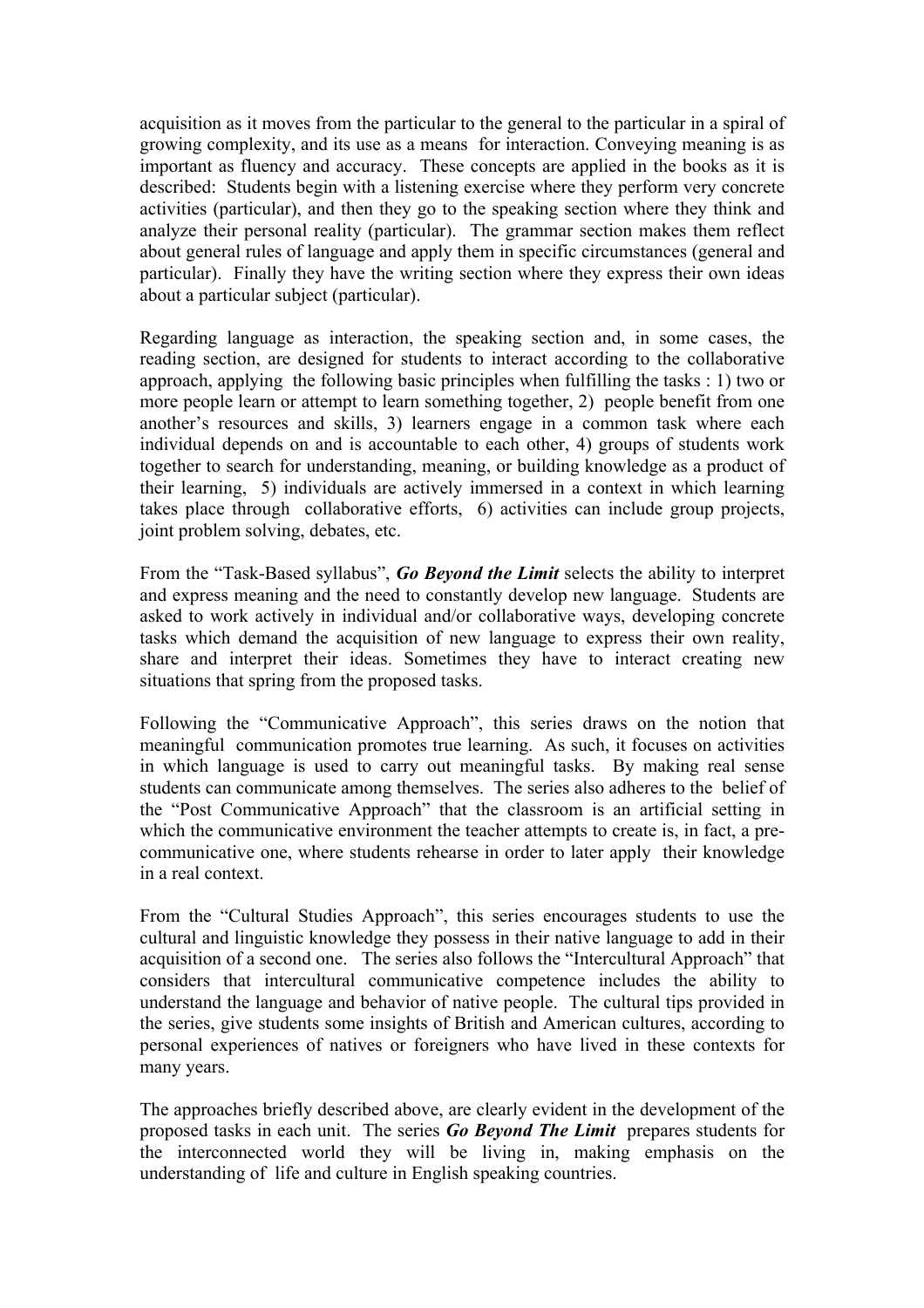Finally, evaluation is considered to be a continuous process in which students are given constant feedback about their achievements. This process includes the assessment of students's performance and communicative competency level through a variety of activities and tasks. Students are expected to master the specific elements of the foreign language required for communication and interaction. Their achievements are evaluated through oral activities, written assignments, listening exercises, reading comprehension activities and class work.

Self-evaluation is an important part of the learning process. The students are required to reflect on their knowledge, attitude towards learning, learning strategies, and personal responsibility. This process of diagnosis and revision is made explicit in the student´s book self-evaluation section at the end of each unit, which results in promoting autonomous learning.

## Stages for planning the curriculum and designing materials

Planning and content: A need analysis was done by collecting information from students, teachers and administrators. Students were asked about their needs and likes. Teachers answered questions related to their teaching preferences, current proficiency level, methodology and materials used. On the other hand, administrators were asked about their point of view about the way the courses are conceived, organized, and developed.

Results of data collection: The books Elementary A, Elementary B, Preintermediate A and the teachers' book for them were piloted during 2011, 2012 and 2013.

The evaluation process was done in different times. Students did it formally at the end of each course but during the classes they gave feedback to their teachers. Teachers did the evaluation in three different ways: 1) formally they answered a format, twice per semester, 2) they gave suggestions and comments weekly to the research auxiliaries, and 3) they attended a meeting to give face to face feedback to the researchers once per semester.

Content selection*:* The contents of the curriculum design were established from the results of the data collection, linguistics and pedagogical theories, researchers's experience, revision of some curriculums and materials for teaching English.

Methodology: The curriculum was designed taking in to consideration the information stated in the theoretical framework.

Evaluation: "Any element within the curriculum may be evaluated" (Nunan, 1996). The validation of the research project has been done by experts inside and outside Universidad Libre, teachers and students of the English Extension Courses.

### **Conclusions**

So far, the research team can conclude that: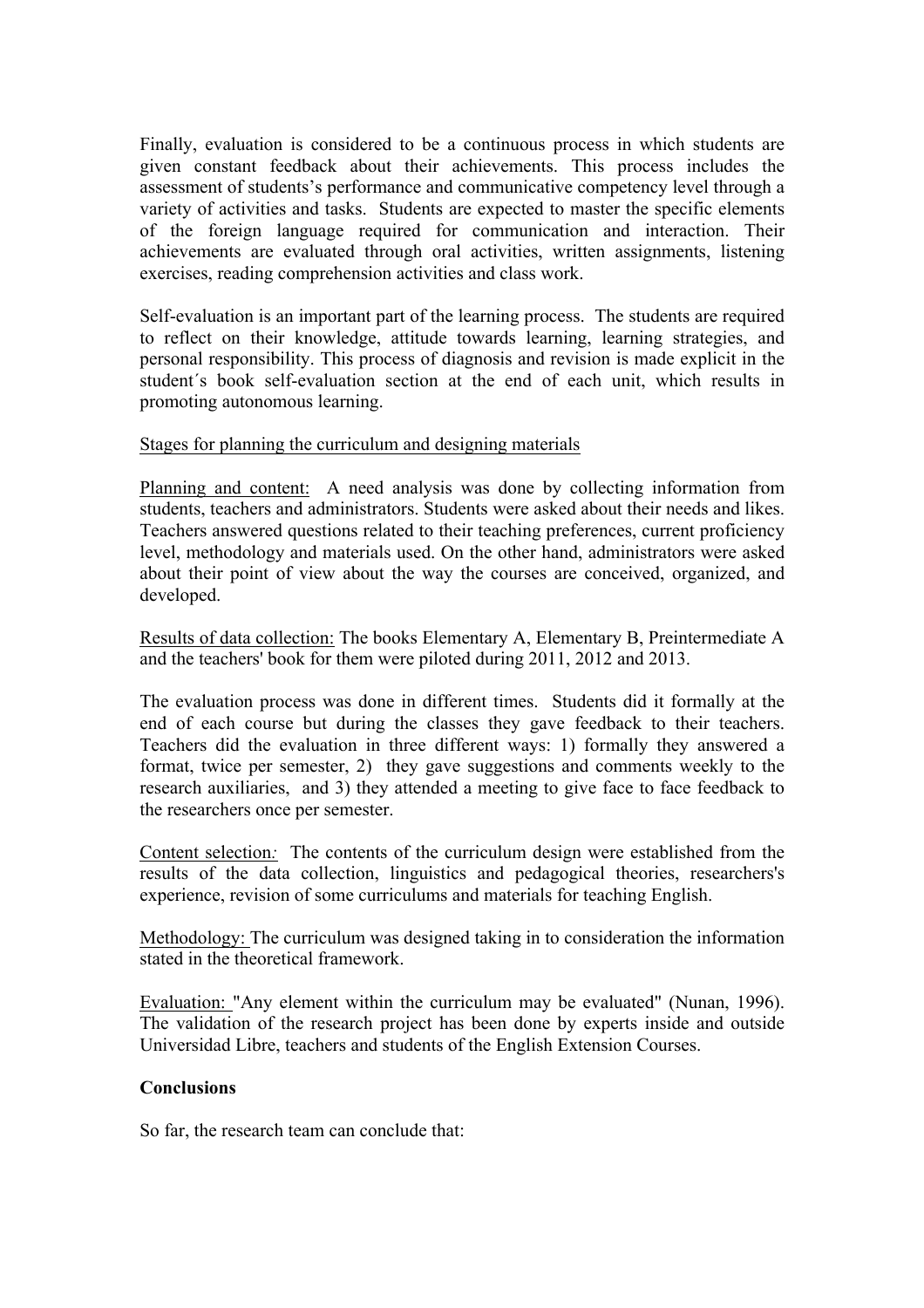- 1. To have the research auxiliaries as teachers of the Extension English Courses was very valuable for the project. They were an excellent bridge of communication between researchers, teachers, students and administrators. They gave direct and constant feed-back as they were both part of the research, part of the piloting and teachers at the same time. In that way, they made a process of meta-research.
- 2. Participating in a research team promotes a reflective, analytic and continuous learning attitude in future teachers, leading them to a permanent transformation of their teaching practice.
- 3. Curriculum design makes the connection between research, theory and practice and it implies change or innovation in the learning and teaching processes.
- 4. The most common aspects about the series stated by teachers and students were:
- $\checkmark$  The material provides balance in the communicative skills and variety of activities.
- $\checkmark$  Contents and activities are according to students's English level.
- $\checkmark$  The photos help to understand the texts and complement them.
- $\checkmark$  To include information about Colombia is a good way to increase and/or reinforce identity and own values, and provides opportunities to compare native language and culture with foreign ones.
- $\checkmark$  The information presented in the Cultural Tip provided by English native speakers and Colombians living in an English environment for many years, enlarges the students's knowledge and vision of the world.
- $\checkmark$  The self-evaluation section is a very good way to reflect about how much each student has reached his own learning objectives.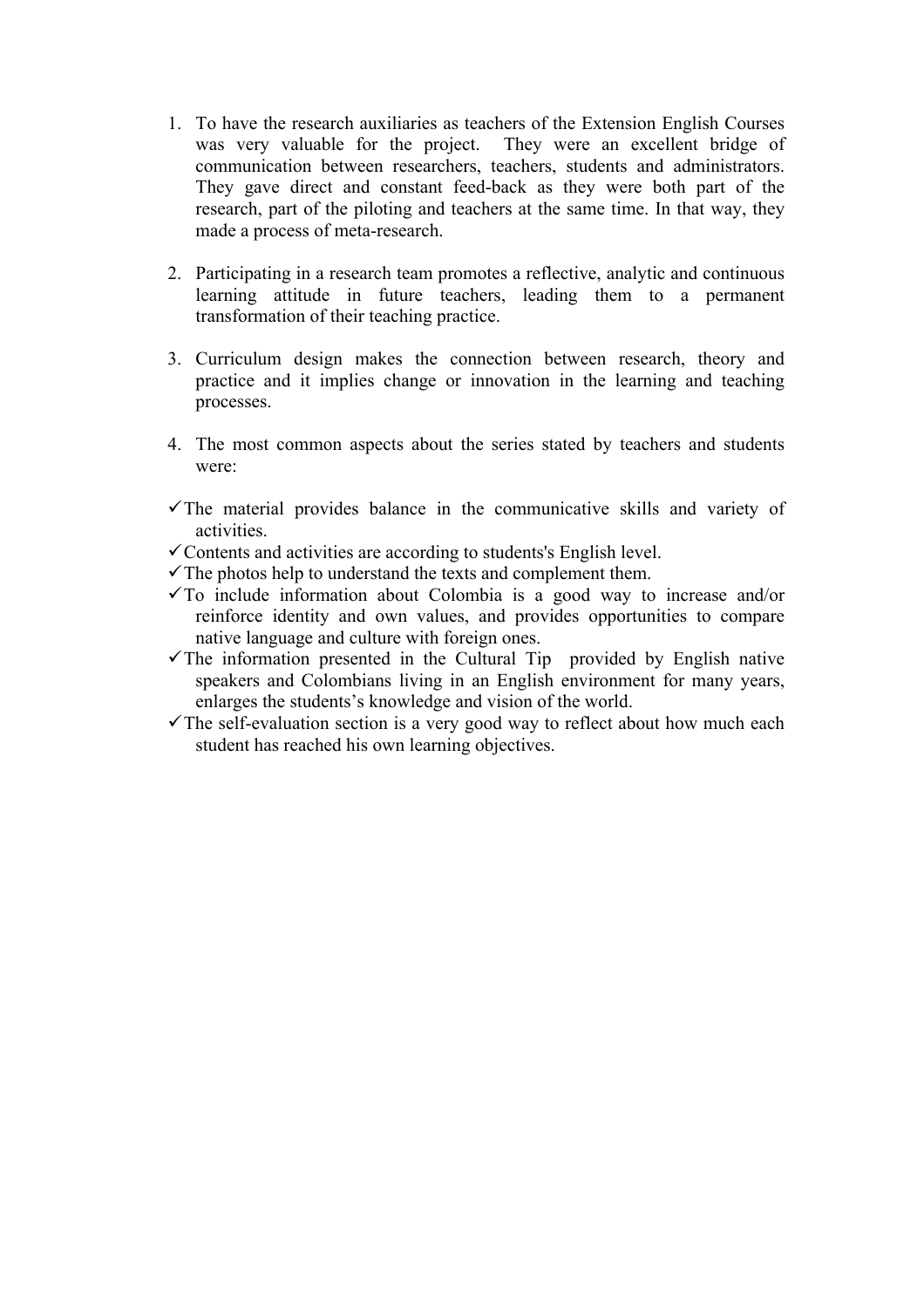### **Bibliograhpy**

Berstein, B. (1998). Pedagogía, control simbólico e identidad: teoría, investigación y crítica. Barcelona: Ediciones Morata.

Brown, D. (2007). Teaching by principles: An interactive approach to language pedagogy. San Francisco: San Francisco State University.

Brown, D. (1995). The Elements of Language Curriculum: A Systematic Approach to Program Development. Boston: Heinle & Heinle Publishers.

Brown, D. (2000). Principles of Language Learning and Teaching. New York: Pearson.

Carr, W. y Kemmis, S. (1988). Teoría crítica de la enseñanza. La investigación acción en la formación del profesorado. Barcelona: Ediciones Martínez Roca, S.A.

Coyle, P. and Marsh, D. (2010) Content and language integrated learning. Cambridge: Cambridge Univesity Press.

European Council (2001). Common European Framework of Reference for Languages.

Elliot, J. (2000). El cambio educativo desde la investigación-acción. Madrid: Ediciones Morata.

Ellis, R. (1991). Instructed Second Language Acquisition. Oxford: Oxford University Press.

Ellis, R. (1998). The Study of Second Language Acquisition. Oxford: Oxford University Press.

Gagne, R. and Perkins, M. (1988). Essentials of learning for instruction. New Jersey: Prentice Hall.

Hymes, D, Bernard, J. and Holmes, J. (1972). On CommunicativeCompetence. In J.B. Pride and J. Holmes (eds). Harmondsworth: Penguin books.

Imbernón, F. (1988). La formación y el desarrollo profesional del profesorado: Barcelona: Graó.

Krashen, S. (1997). Principles and Practice in Second Language Acquisition. Englewood Cliffs, N.J: Prentice-Hall International.

Mcalister, J. (2010). Language Curriculum Design. ESL Applied Linguistic Professional Series. New York: Taylor and Francis Group.

McLaren, P. (1998). Critical pedagogy and predatory culture: Oppositional politics in a postmodern era. London and New York: Routledge.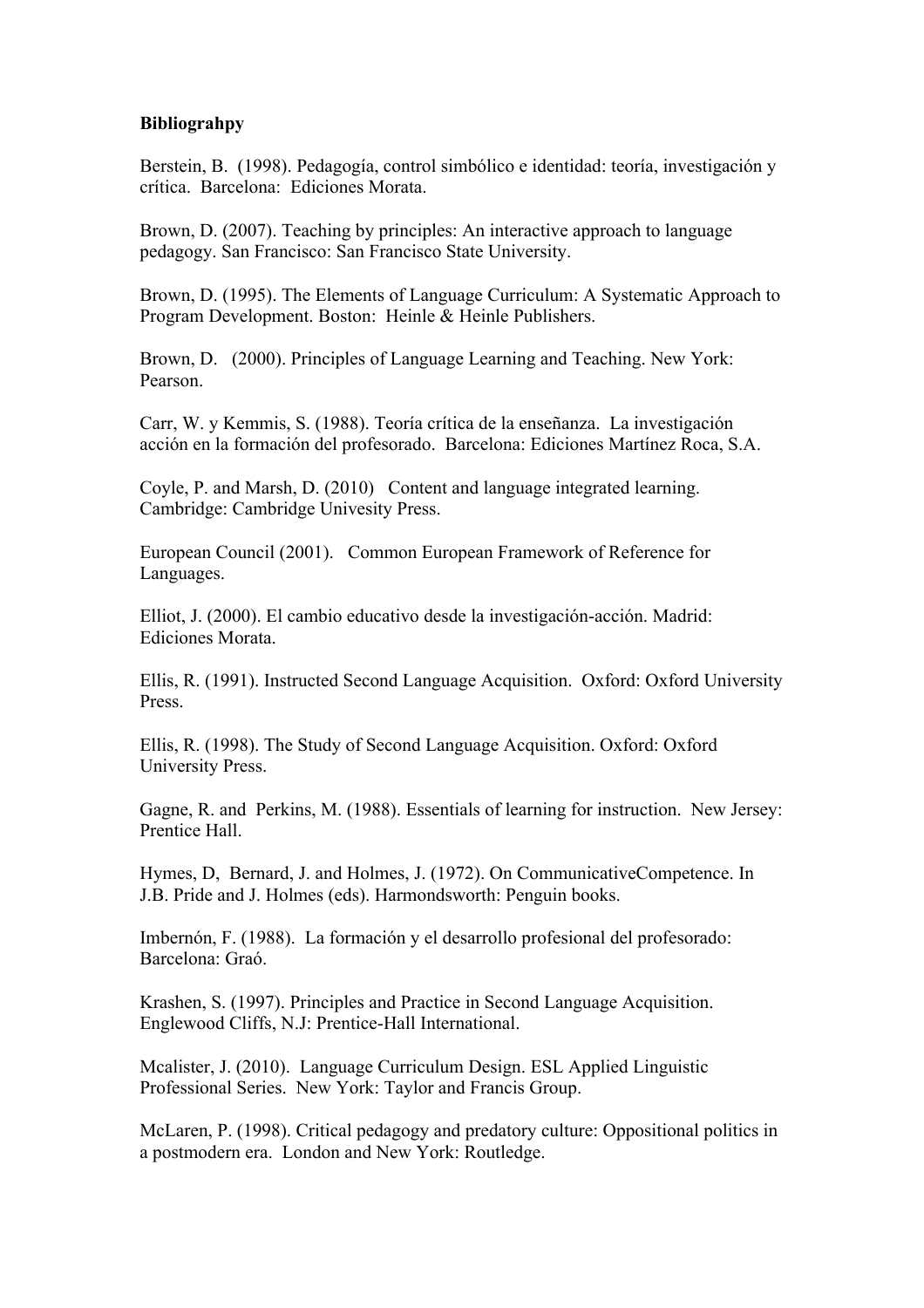McLaren, P. (2010). Education in Hope: Critical Pedagogies and the Ethic of Care. New York: Peter Lang Publishing, Inc.

Ministerio de Educación de Colombia. (1994). Ley General de Educación. Bogotá: Imprenta Nacional.

Ministerio de Educación de Colombia. (1994). Decreto 1860. Bogotá: Imprenta Nacional.

Ministerio de Educación de Colombia. (2006). Estándares Básicos de Competencias en Lenguas Extranjeras: inglés. Bogotá: Imprenta Nacional.

Ministerio de Educación de Colombia. (1999). Lineamientos curriculares para idiomas extranjeros. Bogotá: Imprenta Nacional.

Ministerio de Educación de Colombia. (2004). ProgramaNacional de Bilinguismo: 2004-2019. Bogotá: Imprenta Nacional.

Nation, I. y Mcalister, J. (2010). Language Curriculum Design. ESL & Applied Linguistics Professional Series. New York: Routledge.

Nunan, D. (1996). The Learner-Centred Curriculum, Cambride University Press.

Oxford, R. (1990). Language learning strategies: What every teacher should know. The University of California: Newbury House Publisher.

Richards, J. (2000). Beyond training. Cambridge: Cambridge University Press.

Richards, J. (2010). Communicative Language Teaching Today. Cambridge: Cambridge University Press.

Richards, J. C. y Lockhart, C. (1998). Estrategias de reflexión sobre la enseñanza del idioma. Cambridge: Cambridge University Press.

Sacristán, J., Alonso, R., Perrenoud, P. and Linuesa, M. (2011). Diseño, desarrollo e innovación del curriculum. Madrid: Morata.

Schon, D. and Rein, M. (1995). Frame Reflection: Toward the Resolution of Intractable Policy Controversies. Boston: Basic Book Publishers.

Stern, H. (1990). Fundamental Concepts of Language Teaching. Cambridge UniversityPress.

Stenhouse, L. (2003). Investigación y desarrollo del currículo. Madrid: Morata. Spolsky, B. (1989). Conditions for Second Language Learning. Oxford: Oxford University Press.

Tomlinson, B. (2011). Materials Development in Language Teaching. Cambridge: Cambridge University Press.